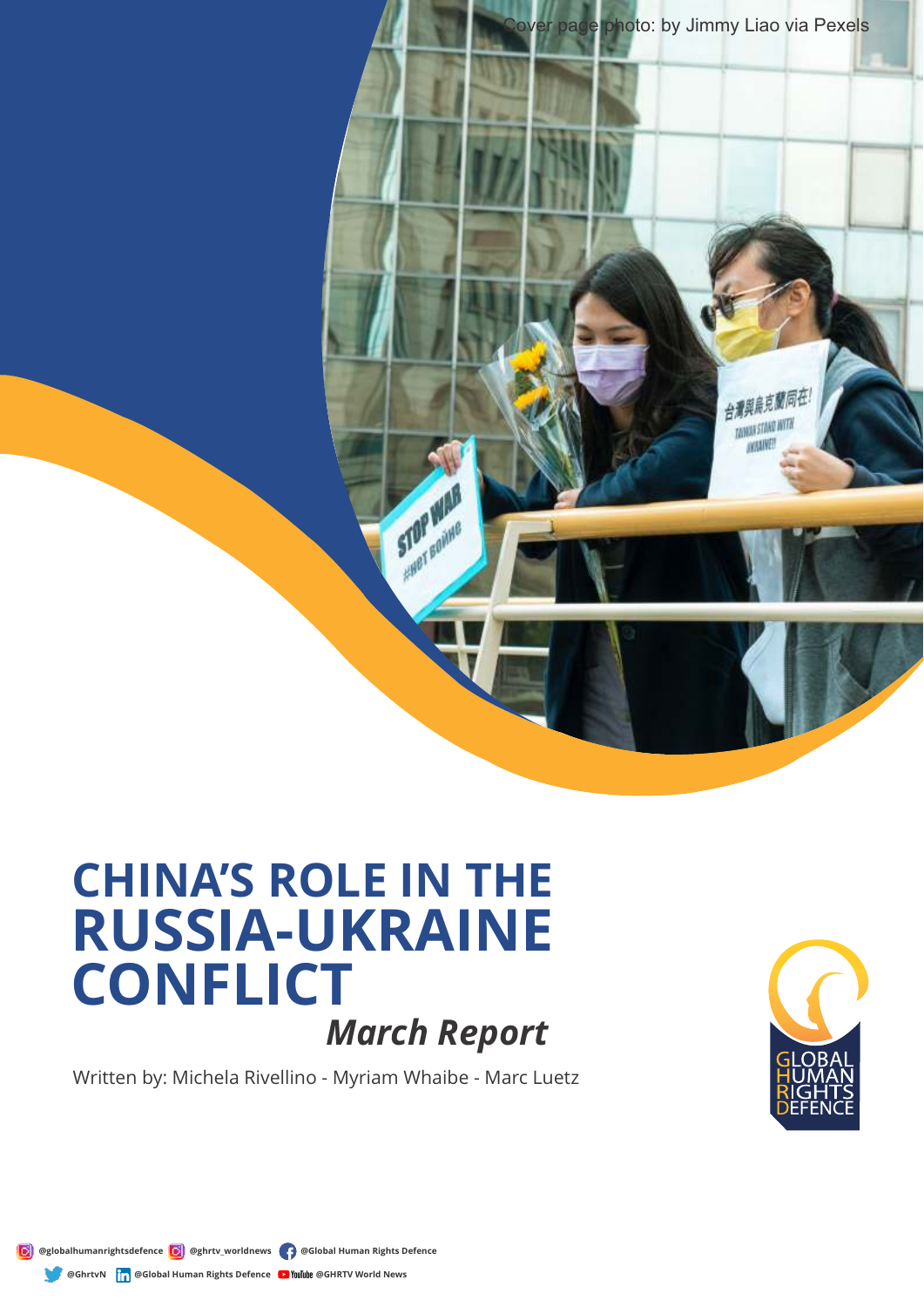# Table of Contents

**INTRODUCTION CONFLICT OF INTEREST CHINA VS WESTERN STRATEGY TO END THE WAR PARALLELS BETWEEN UKRAINE AND TAIWAN CHINA AS THE POTENTIAL PEACEMAKER BETWEEN RUSSIA AND UKRAINE CONCLUSION BIBLIOGRAPHY**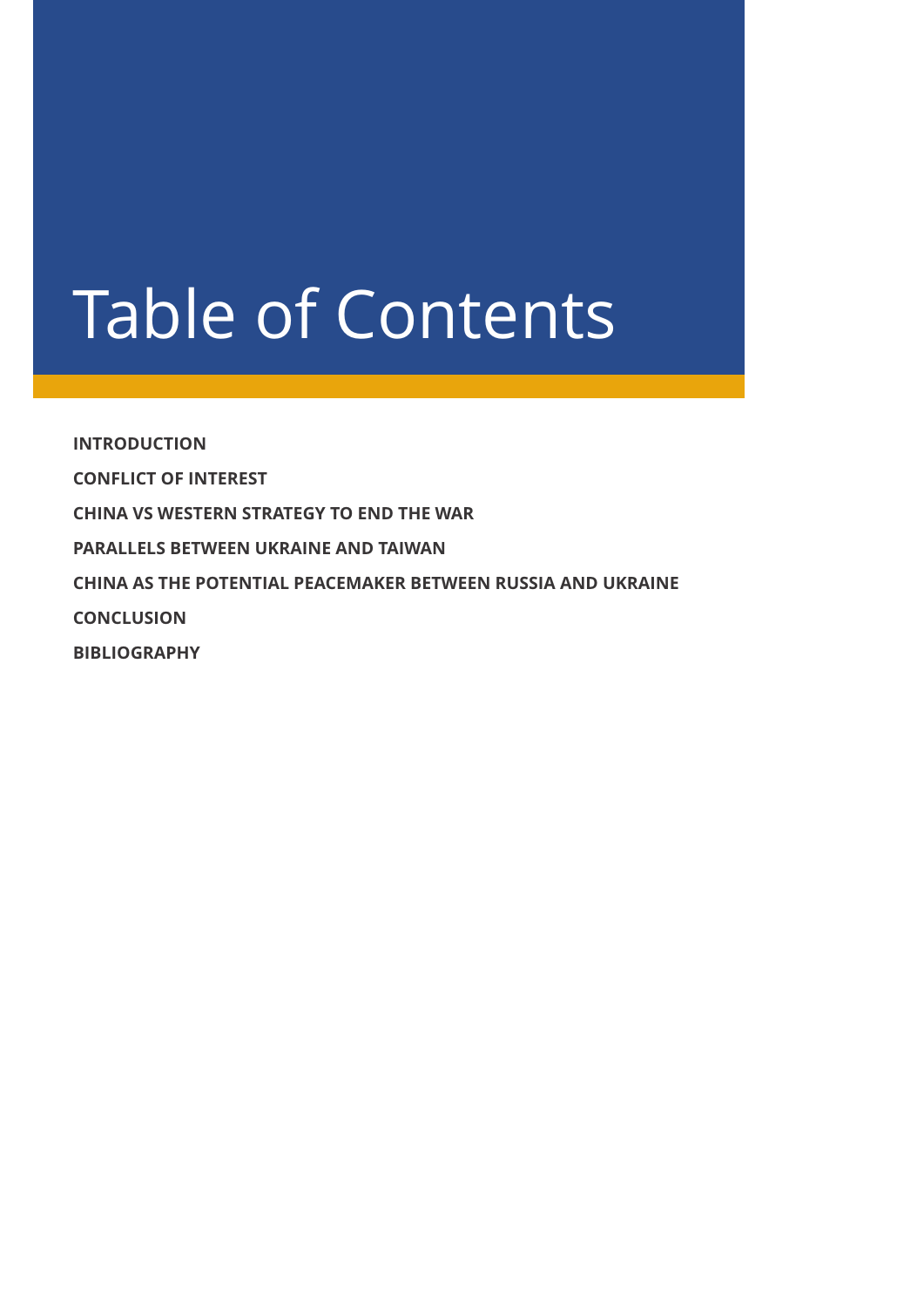#### **INTRODUCTION**

On the 24th of February 2022, the Russian Federation began the military invasion of Ukraine after recognizing and assuring the security of the people republics of the Luhansk and Donetsk regions in the east of Ukraine. The following images of Russian troops invading the country combined with Putin's political rhetoric on removing the 'neo-Nazis' in Kyiv and the acute need to bring order and de-nazify the country have been a shock to Europe and the international system. The ongoing conflict is the latest manifestation of Russia's increasingly

revisionist ambitions towards the current American-led international order, an order that academic scholars increasingly argue is under threat by both revisionist and emerging powers. One of which is the People's Republic of China, a state that not only historically has enjoyed strong political ties with Russia, but also possesses territorial ambitions that parallel the current situation in Ukraine. An observation that is increasingly made by western media and academics has been drawing the parallel towards China's calculated nature as a selectively revisionist state but its ongoing territorial disputes in the region of the South China Sea has been the subject of increasing attention. Specifically, the People's Republic of China's tenuous relationship with Taiwan is perceived to be the next area of confrontation and revisionist efforts toward the rules-based international order. This observation has only been strengthened as the Beijing has failed to take a clear position towards the conflict, intentionally leaving its position ambiguous: the absence of recognizing the conflict in Ukraine as an aggressive war led by Russia in combination with recently abstaining on a vote condemning the conflict in the United Nations has only served to fuel fears and heighten tensions.

To that extent, this report seeks to determine and understand the plan and potential policy direction that Beijing may pursue while examining the restrictions and considerations that may dictate its future decisions. China's position and role as one of the largest economies in the global market and in proximity to vital economic routes and sea lanes of communication ensure that any conflict in the region would have wide-ranging and damaging implications and consequences. Concretely, the objective of this article is to examine and determine the manner and impact in which the Russo-Ukrainian war will have on Chinese foreign policy and what limitations and opportunities do the regime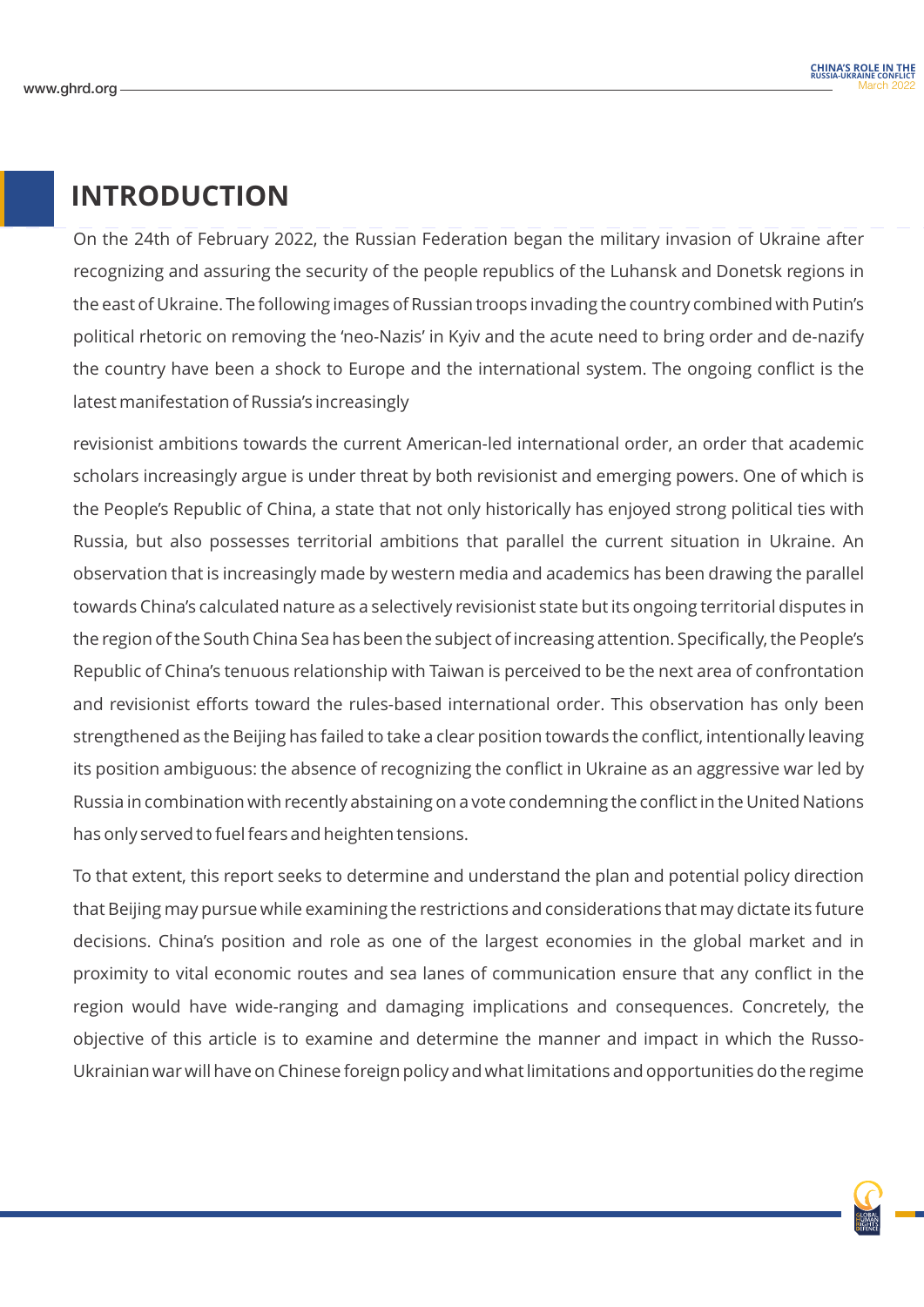face in either constructively engaging in advocating for a de-escalation of the violence or utilizing the conflict as a road map for its ambitions. The report systematically examines the economic and political incentives and relations China possesses with both the Ukraine and Russia before examining parallels between Taiwan and Ukraine and determining if China possesses the capabilities and political motivation to become a mediator to bring about an end to the conflict.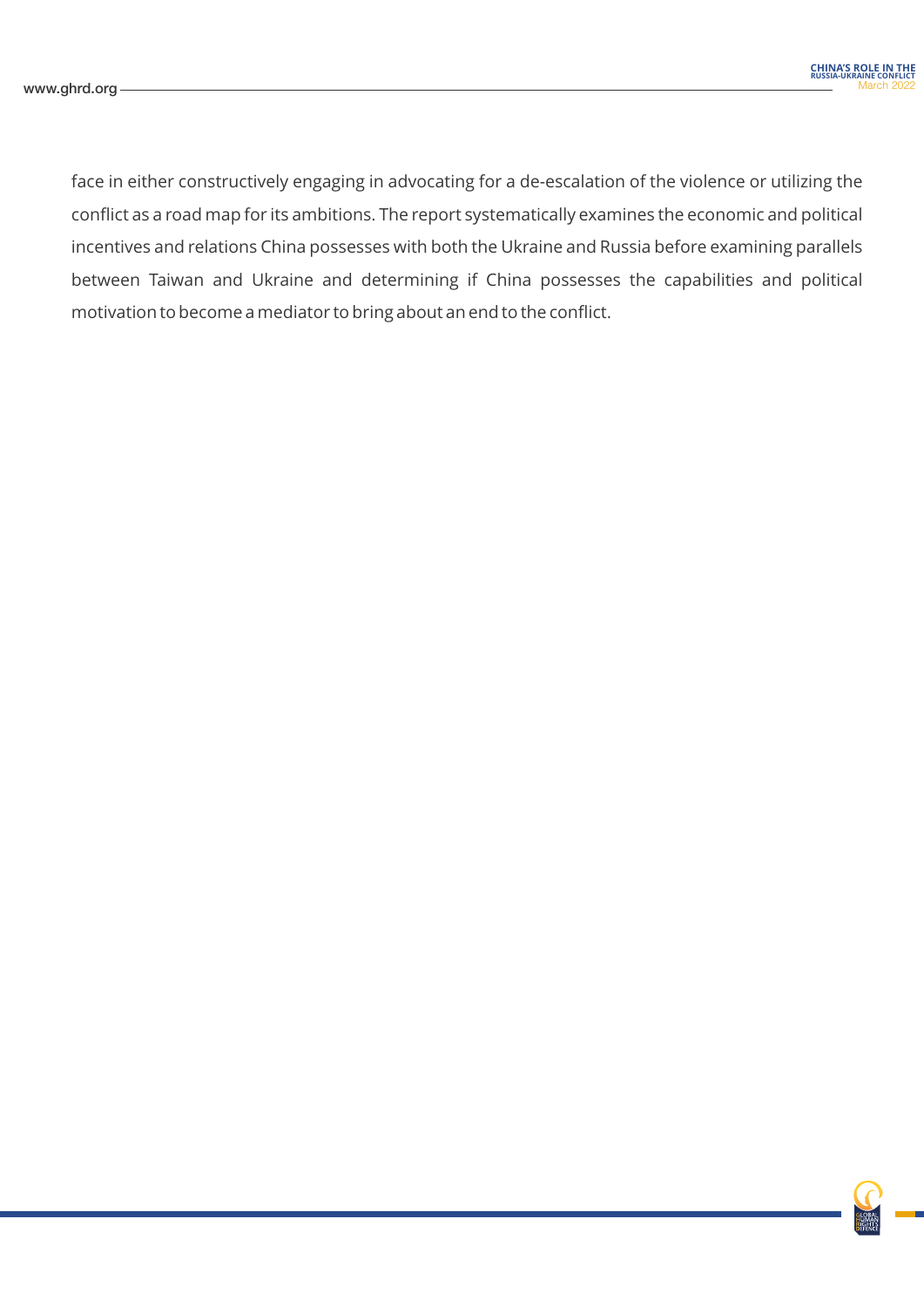#### **CONFLICT OF INTEREST**

Since the end of the Cold War and the collapse of the Soviet Union in 1991, China has enjoyed exponential economic growth that has seen it become one of the largest economies in the world. To that extent, Beijing has historically prioritized the state's economic growth and as an extension of that of the stability of the broader global economy. Chinese economic initiatives such as the Belt and Road Initiative (BRI) and the development of the Asian Infrastructure Investment Bank (AIIB), have been the products of policies that have sought to ensure global economic stability and can be seen as a manifestation of Beijing's prioritization of which. Furthermore, An examination of China's status in the global economy demonstrates how a revisionist approach to the international system would be detrimental to its own development. Chinese economic reform in the 1980s and the subsequent opening of the state towards foreign investment and the de-collectivization of the agricultural industry have enabled China to experience the exponential economic growth in the global economy in no small part due to institutions such embedded in the Bretton Woods system as the World Bank, International Monetary Fund and later, in the early 2000s, the World Trade Organization (Zhao, 2018, p. 646). However, this growth has been placed in a precarious position by the current crisis with Beijing's prioritization of economic stability and orientation of foreign policy.

Beijing and Moscow have historically enjoyed a close partnership in both the military and political sense — as similarly "emerging" powers in the international system. However, it is crucial to note that this partnership has been a calculated one, that has now however proved to have placed the regime in an uncomfortable position to balance and be measured in its decisions and the political rhetoric of its leaders and officials. The Beijing-Moscow relationship, a 99-paragraph long article published in February as part of a joint statement that addresses issues concerning defense and political cooperation has become the instrument that now threatens Beijing's pursuit of economic growth and global economic stability. The document includes "shared positions on several global and regional issues" that China and Russia are orienting towards is reflective of a commitment to one another (Rajagopalan, 2022, The Diplomat). However, this is not the issue that has facilitated the conflict of interest that China is faced with — that is in the choice between Europe and Russia as economic partners. The financial sanctions imposed on Russia by Western states have highlighted to China the acute danger that associating too strongly with Russia will have on their economy. Whereas China still relies on Russian oil and gas imports to fuel and help power its economy, placing it in an uncomfortable position.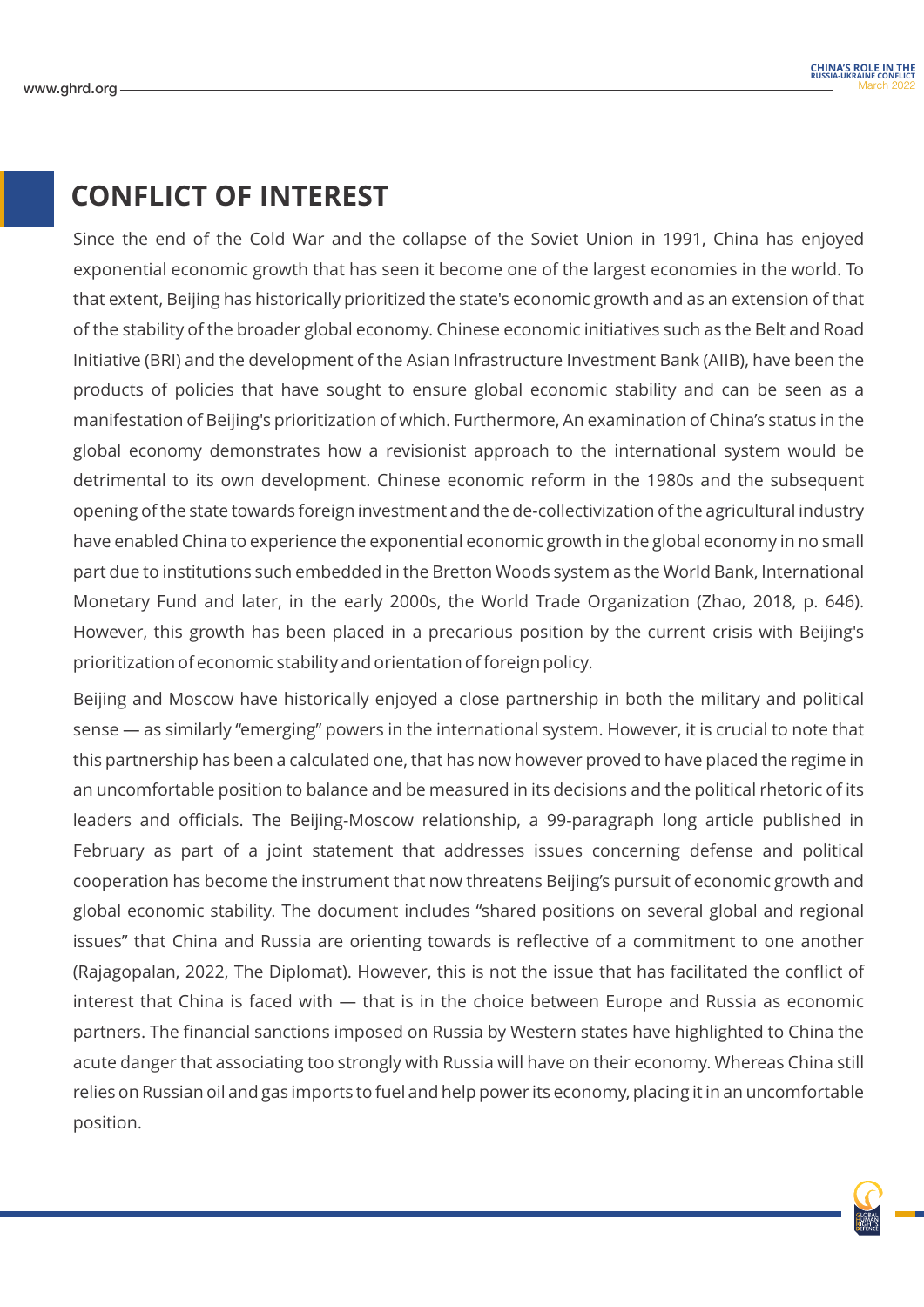To this extent, in a recently measured and calculated statement published by the Ministry of Foreign Affairs of the People's Republic of China, the ministry presented what it calls "China's Five-Point Position on the Current Ukraine Issue", intending to clarify its stance (Ministry of Foreign Affairs of the People's Republic of China, 2022). These five points are reflective of China's approach to and pursuit of facilitating global governance and the sovereignty guarantees embedded in the UN Charter. The first point makes clear that China will continue to stand by its understanding of a policy of respecting and ensuring the sovereignty rules as enshrined in the UN charter. The second recognizes that the current confrontational environment in the international system is reflective of the cold-war era and that this needs to change for collective international security. While asserting that Russia, in the face of NATO's expansion towards Eastern Europe, has fostered "legitimate security demands [that] ought to be taken seriously and properly addressed" (Ministry of Foreign Affairs of the People's Republic of China, 2022). The third point is a commitment to ensuring the safety and wellbeing of civilians caught in the conflict and asserting that restraint is needed in the current conflict to prevent further escalation.

The final two points indicate China's will that the conflict is resolved through diplomatic engagement by the two belligerent states and that the United Nations is a forum in which it may take place. Thereby, once more manifests the calculated approach Beijing possesses towards issues concerning and aimed at facilitating and cementing the status of China in the international order. The reality that China has become "too deeply integrated into the existing order", and has led it to a situation for the first time in years where it needs to tread carefully in order not to compromise itself economically but also in terms of stature in the international system (Can & Chan, 2020, pp. 11-12; Liu, 2021, p. 97)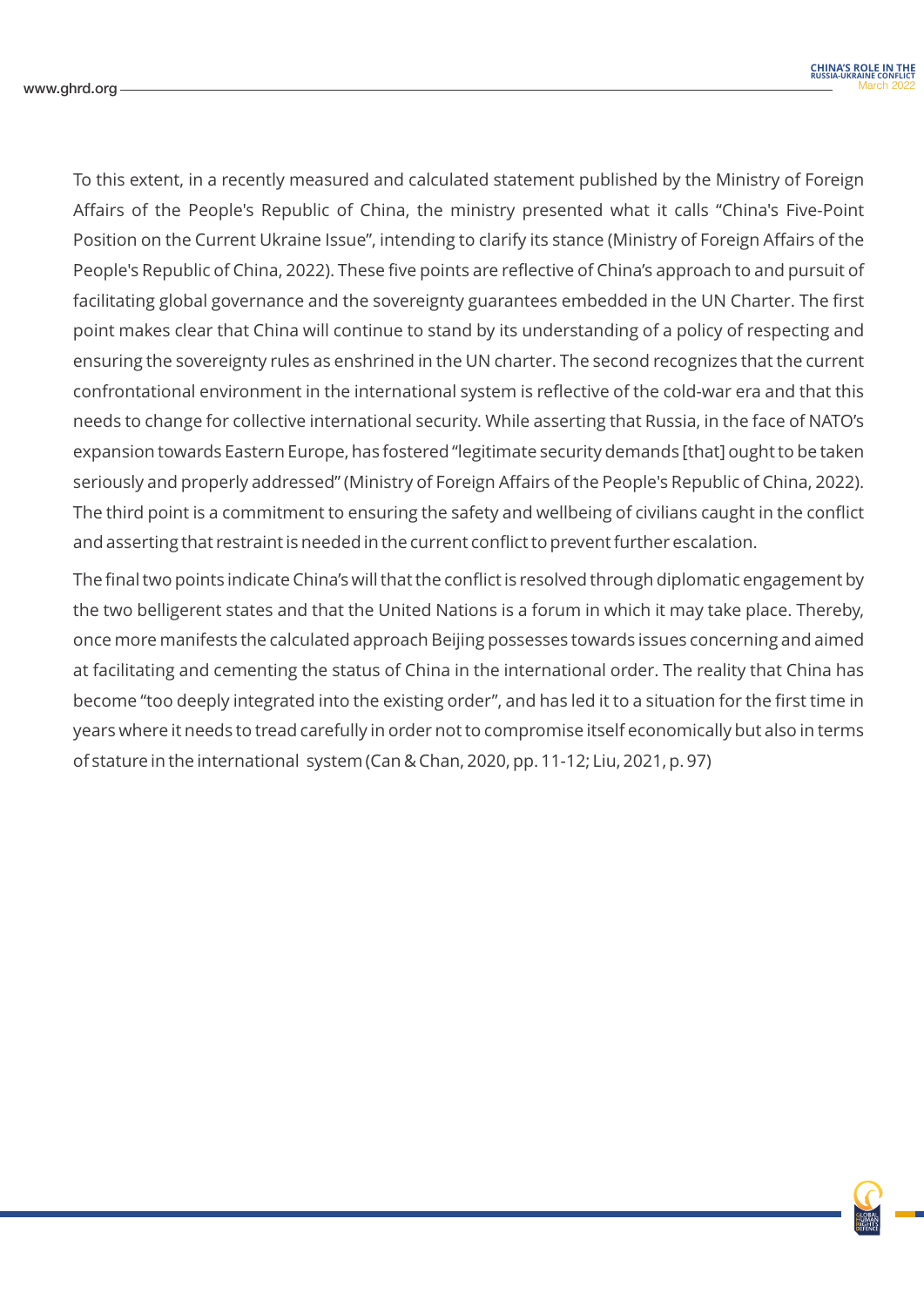### **CHINA VS WESTERN STRATEGY TO END THE WAR**

Since the onset of the European crisis, Washington has not treated China as an afterthought. Instead, it has been actively attempting to sway Beijing away from its well-planned diplomacy.

US officials spent at least three months attempting to persuade their Chinese counterparts to assist them in preventing Russian President Vladimir Putin from invading Ukraine. And although the fight has been ongoing for nearly a week, the Americans are still eager to enlist the help of the Chinese. After all, they recognize that sanctions alone may not have enough of an impact on Russia without cooperating with the world's second-largest economy. China's Xi Jinping may be the only person who can persuade Putin to reconsider his actions and change his objectives.

Since the beginning of the conflict, it was clear that the two powerful entities have different strategies to end the war in Ukraine, and the situation tests shaky US-China relations. Xi's position and Beijing's point of view on the Russian invasion of Ukraine could define future ties with Washington. In fact, China condemns the western strategies against Russia. And at the same time, the Joe Biden administration and several top officials in the United States have discouraged China from backing Russia in its war in Ukraine.(Harb,2022)

Western alliances worry China, which is in a tricky position with the US, trying to restore its links and its friendship with Russia. Washington is not alone and is backed by Europe, Japan, and many other countries, which triggers the Chinese economy and position.

On the other hand, and since the friendship between both Russia and China is said to be "rock solid", "Beijing has refused to call Russia's attack on Ukraine an invasion" and has decided to work on promoting negotiations between Ukraine and Putin, and is against resolving issues with sanctions, still less unilateral sanctions that lack the basis of international law.

The situation looks like China is trying to support Russia subtly, without sending arms and, at the same time, working on keeping the Beijing-Europe relations stable at some point. (Cheng, 2022)

China has decided not to send anything triggering, such as military assistance, that would put sanctions on them since Biden has warned Xi of a global backlash if China helps Russia's attack on Ukraine during a two-hour call between the American and Chinese President. President Jinping declared that China is not planning to send weapons to Russia and will not support the war and brutal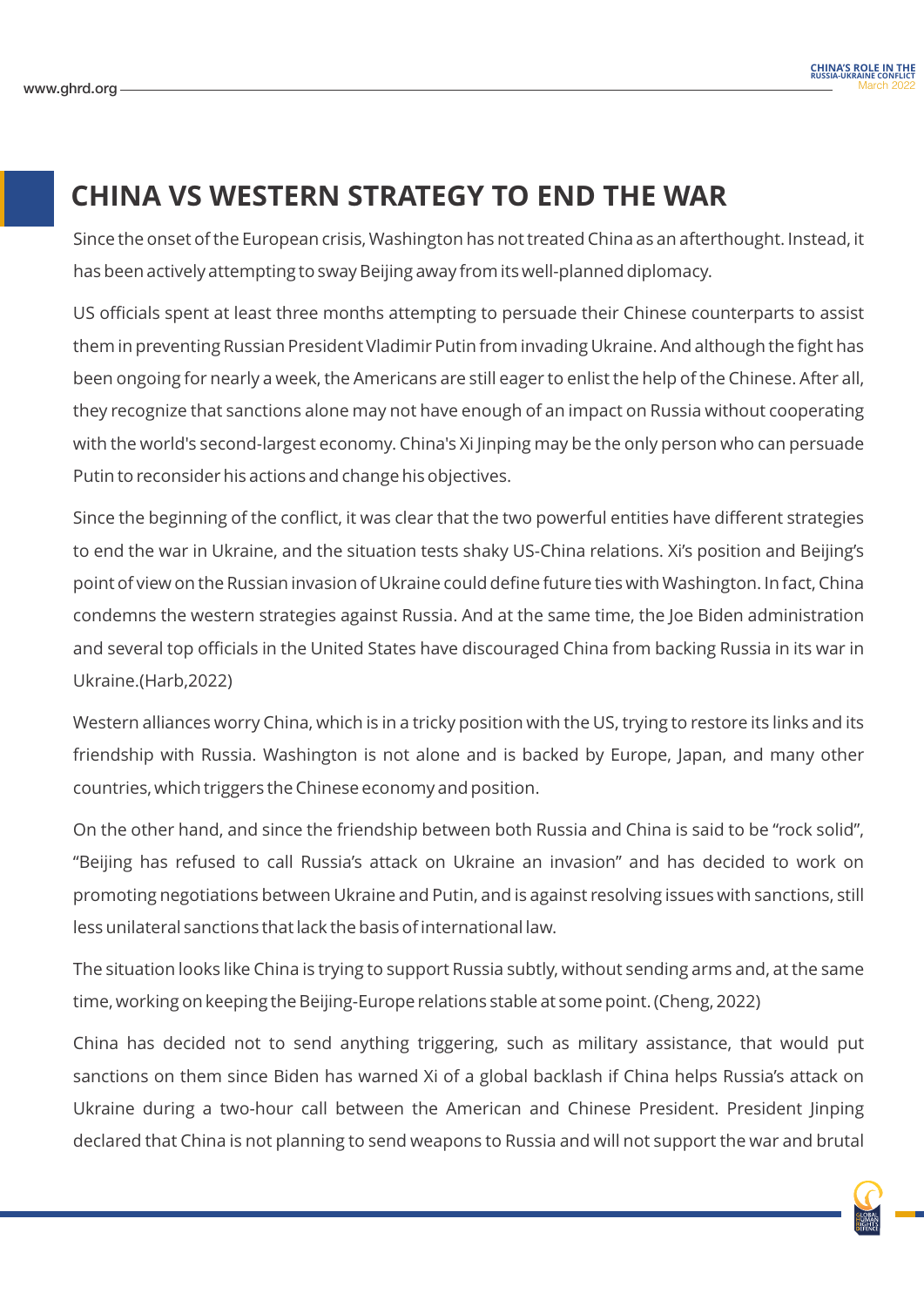campaign in Ukraine, even though Putin did ask for China's help clearly, as reported by the Pentagon.

He seemed very convinced about aligning with the Biden administration's demands and relied on global peace and security as his only concern. He affirmed not wanting the violence to accelerate in any way. Both officials declared wanting to collaborate for world peace and that "peace and security are what the international community should treasure most." (Shinkmann, 2022)

Beijing's position was tricky at the time because Russia had specifically requested weapons from China's government which thought that a cease-fire was what was needed at this time. But Xi has already considered sending military aid to his allies. According to Susan Thornton, a career diplomat with deep experience in Russia and China, and the former assistant secretary of state for East Asian and Pacific affairs for the Trump administration, tells U.S. News, Xi cannot turn around and be seen shipping weapons to Russia, after his clear statements. (Shinkmann, 2022)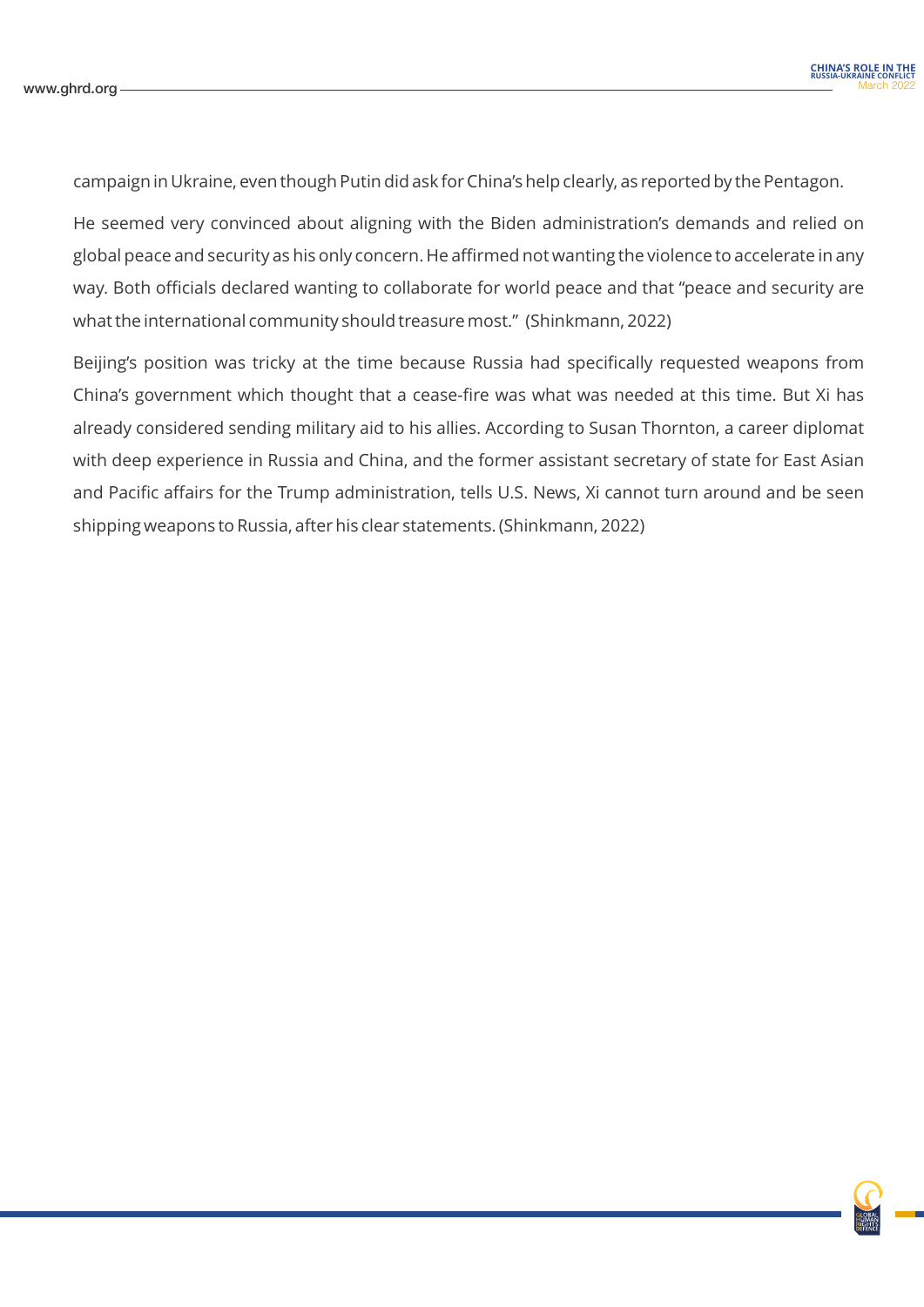#### **PARALLELS BETWEEN UKRAINE AND TAIWAN**

Since Russia invaded Ukraine, many have drawn parallels between Ukraine and Taiwan – both are Western-facing democracies under threat from a powerful autocratic neighbor. Beijing has long maintained the self-governing island of Taiwan is part of its territory, and "reunification" — by force if necessary — is a crucial priority for President Xi.

As Moscow amassed troops in border regions over the past few months, Beijing has flown a record number of fighter jets over Taiwan's air defense identification zone. After the Russian invasion, Chinese netizens began drawing parallels with Taiwan. To that extent, netizens believe that since Russia was able to invade Ukraine so easily, Beijing could also use force against Taiwan. In fact, they seem so sure to be able to take over Taiwan. They affirmed that if China decides to attack Taiwan in the morning, China will achieve victory in the afternoon, and China's national flag will fly over Taiwan the next day (CSIS, 2022).

Another argument is that Chinese propaganda units leverage the Ukraine conflict to disseminate false information to Taiwan. And the continuous message here is that the US did not come to Ukraine's support militarily, and will not come to Taiwan's defense. As a result, by implication, the message is that the people of Taiwan should deal with Beijing now rather than risk being abandoned. There was also another piece of misinformation worth noting. It was included in China's offer to evacuate Taiwanese citizens from Ukraine, despite their government's refusal to do so.

In addition to that, China told its citizens in Ukraine to simply remain put early on in the conflict. Therefore, China will study this war closely, and there will be diplomatic, economic, and other military aspects they will study.

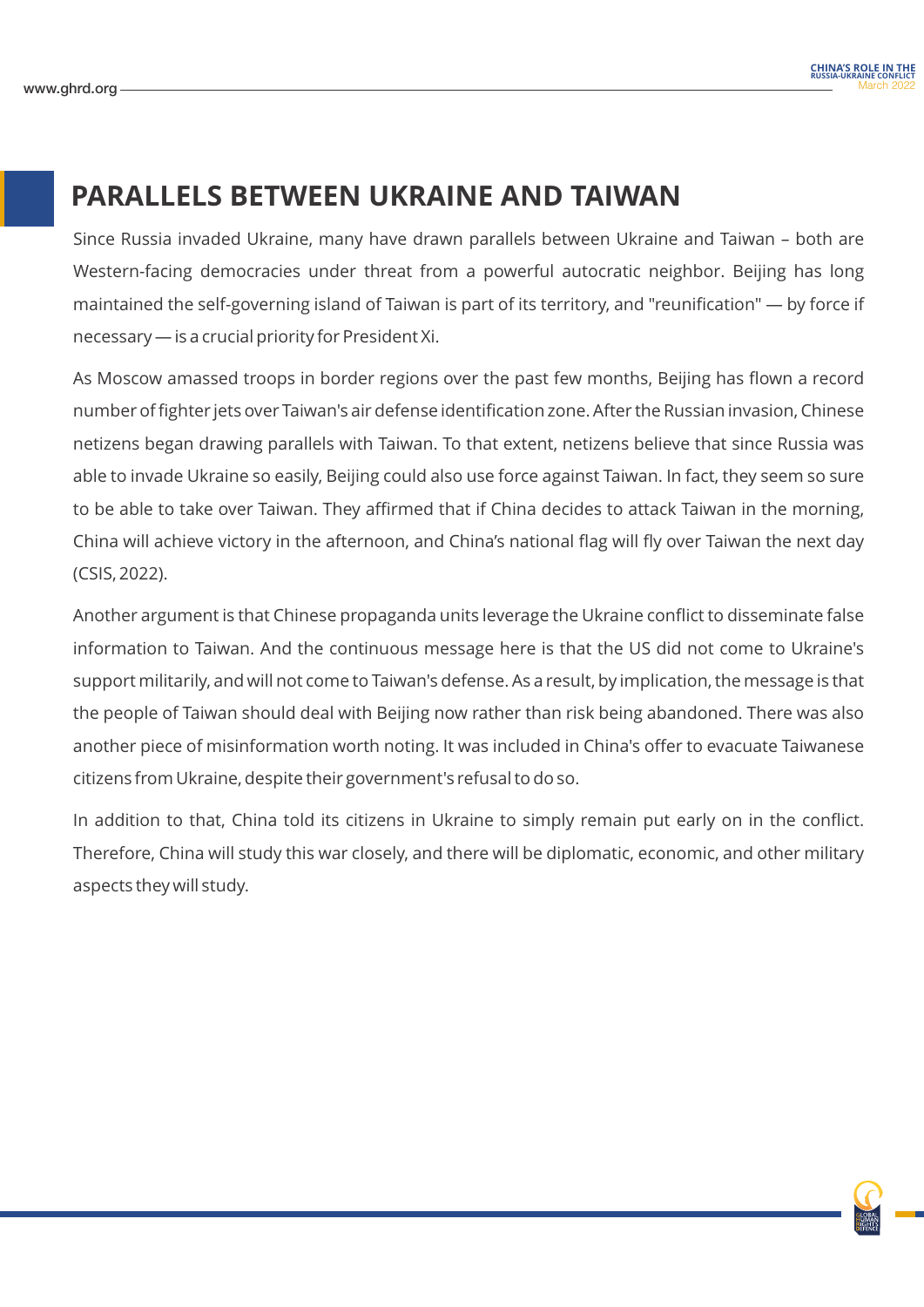#### **CHINA AS THE POTENTIAL PEACEMAKER BETWEEN RUSSIA AND UKRAINE**

Since the first phases of the conflict, several observers have considered Beijing the ideal mediator between Ukraine and Russia. Indeed, beyond the two parties directly involved in the war, the United States, NATO, and the European Union have recognized China as the potential peacemaker of the dispute, especially considering its leverage over Russia and Xi's capacity to persuade Moscow. Nevertheless, as the war drags on, China's possibilities to act as a mediator are slowly fading away. Instead of adopting political neutrality, China's stance on the Ukraine crisis has turned out to be vague and contentious so far.



The Dove of Peace, a symbol of peace and solidarity. By: Wilfried Pohnke / Pixabay, 2022

Initially, President Xi Jinping had shown his willingness to step in as a force for peace and stability. On February 25th, 2022, in a phone call with President Putin, Xi Jinping exhorted him to settle the dispute with Ukraine by negotiation, in compliance with the principles of non-interference, national sovereignty, and territorial integrity of all countries (Lau, 2022). Furthermore, Beijing has repeatedly assured both Western leaders and Ukraine President Zelensky of his interest in stopping the war through dialogue and negotiations (White, 2022). In this regard, Chinese Foreign Minister, Wang Yi, reported Xi's main objectives in Ukraine, namely gathering all the involved parties to achieve a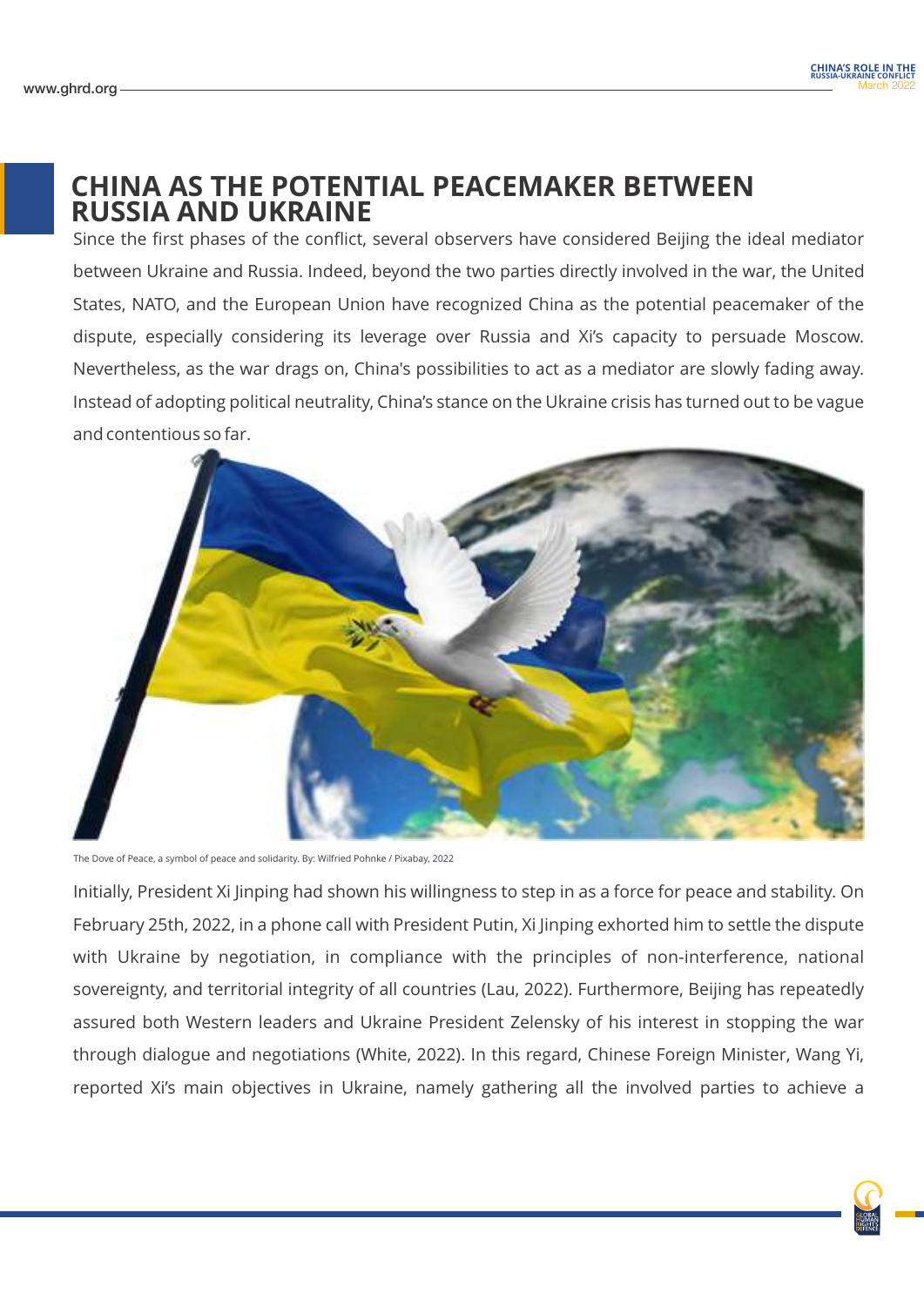ceasefire through dialogue and negotiations and preventing the worsening of a humanitarian crisis on the ground (CGTN, 2022).

Nevertheless, China's lasting reluctance to get involved in the substantive resolution of the crisis as a broker has further undermined the relationship between China and the West. By way of illustration, during the China-EU Summit, on April 1st, 2022, the EU leaders focused most of the discussion on the events in Ukraine and the responsibility of both Beijing and the EU to end the conflict. On that occasion, the President of the European Council, Charles Michel, stated, "Key international norms and principles must be respected. We count on China's support to achieve a lasting ceasefire, to stop the unjustifiable war and address the dramatic humanitarian crisis it has generated" (European Commission, 2022). China hoped to stick to the previous-war program, such as climate change and bilateral cooperation, refraining from criticizing Russia's offensive.

Furthermore, the growing Beijing-Russia "ironclad" friendship is likely to further compromise the strategic axis between China and the West to resolve the conflict, making Xi Jinping's role as a peacemaker more questionable and less credible. Even if China has not publicly supported Russia's invasion, it has strongly supported Moscow's complaints about NATO expansion, accusing the US-led NATO of forcing Russia and Ukraine's tensions to a "breaking point" (Reuters, 2022). Indeed, China's political and economic ties with Russia advance together with the shared threat they perceive from the United States and the West, especially in terms of ideological confrontation between the two most powerful autocratic countries and the liberal democracies (Aboudouh, 2022).

China's criticism of Western strategies has also involved the question of economic sanctions. In a video speech delivered to the annual Boao Forum for Asia on April 20th, 2022, President Xi Jinping has rejected the imposition of sanctions to achieve global security, stating: "We should uphold the principle of indivisibility of security, build a balanced, effective, and sustainable security architecture, and oppose the building of national security based on insecurity in other countries" (Reuters, 2022). While President Biden has recently reiterated the threat of sanctions should China decide to back Russia's efforts in Ukraine, President Xi has repeatedly asserted that he will not allow the US to adopt coercive measures that would harm China's national interests.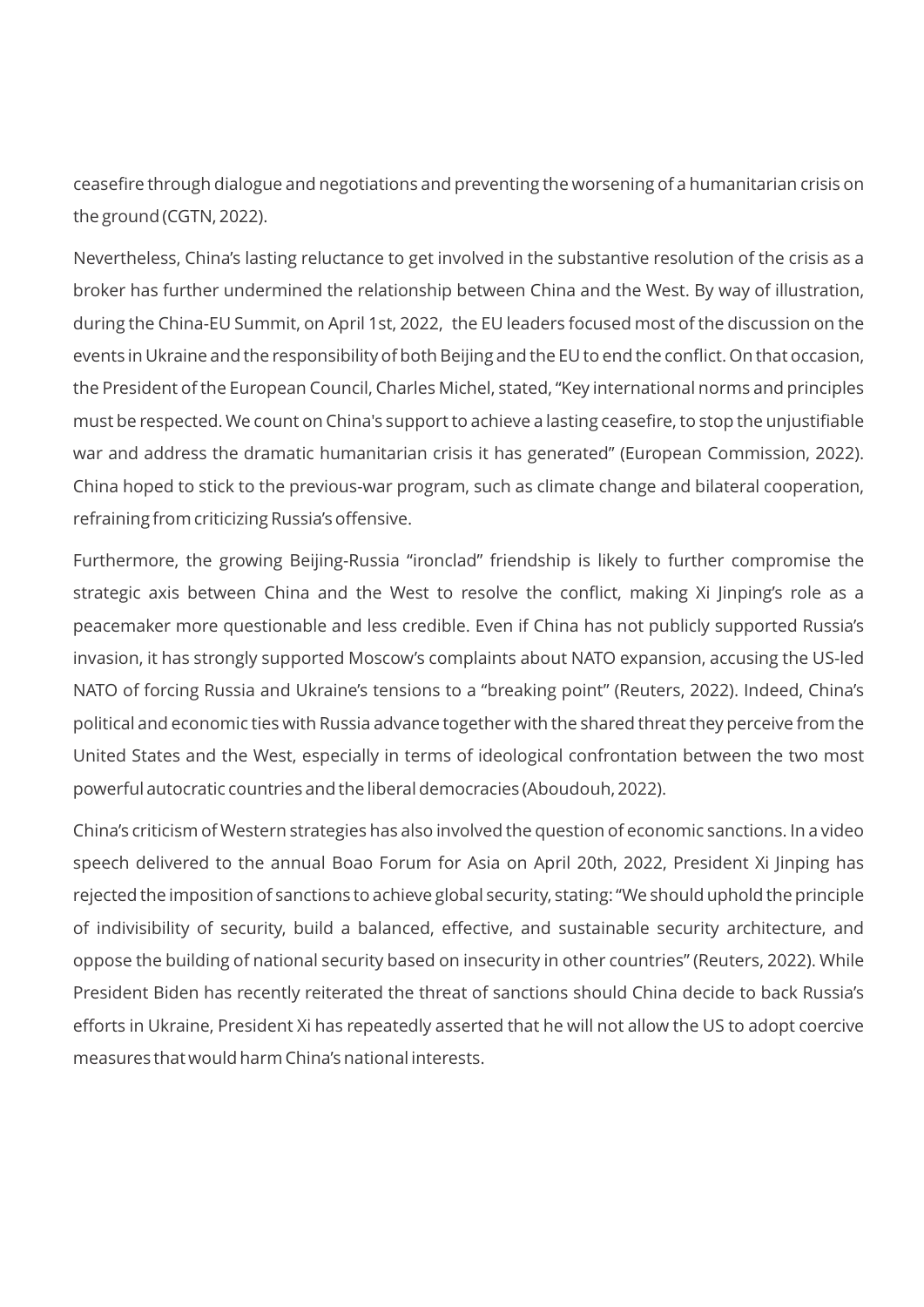### **CONCLUSION**

China's reluctance to get involved in the substantive resolution of the Russia-Ukraine war has clearly shown the conflict of interests it has been facing throughout the competition and its strategic interest and calculated approach towards the international system-related issues.

On the one hand, the strong relations between China and Russia, as well as the growing threat that China perceives from the United States and its Western allies, have prevented Beijing from strongly condemning Moscow's actions in Ukraine. In this regard, a fast and easy Russian victory on the battlefield would have somehow benefited China in many ways. First, Russian military victory could lead to a lasting state of insecurity in Europe, diverting Western attention from national and international China issues. Secondly, a swift Russian success would have led those small countries that rely upon the United States' security umbrella to feel less safe, increasing the possibility for China and Russia to represent valid alternatives.

On the other hand, China's miscalculation of the Russian offensive, especially in terms of costs and duration, has made Russia's backing of China less convenient and riskier for President Xi Jinping, especially if that would drag Beijing into the spiral of sanctions, causing the downturn in China's economy.

Some observers have assumed that China's clear stance on the war will be determined by the events on the battlefield, to take advantage of the conflict to maximize its national interests. Nevertheless, as the Ukraine conflict deepens, China's neutral policy becomes less feasible to the international community and riskier for its international reputation. Unless China and the West adopt a common strategy to resolve the war, tensions are expected to rise

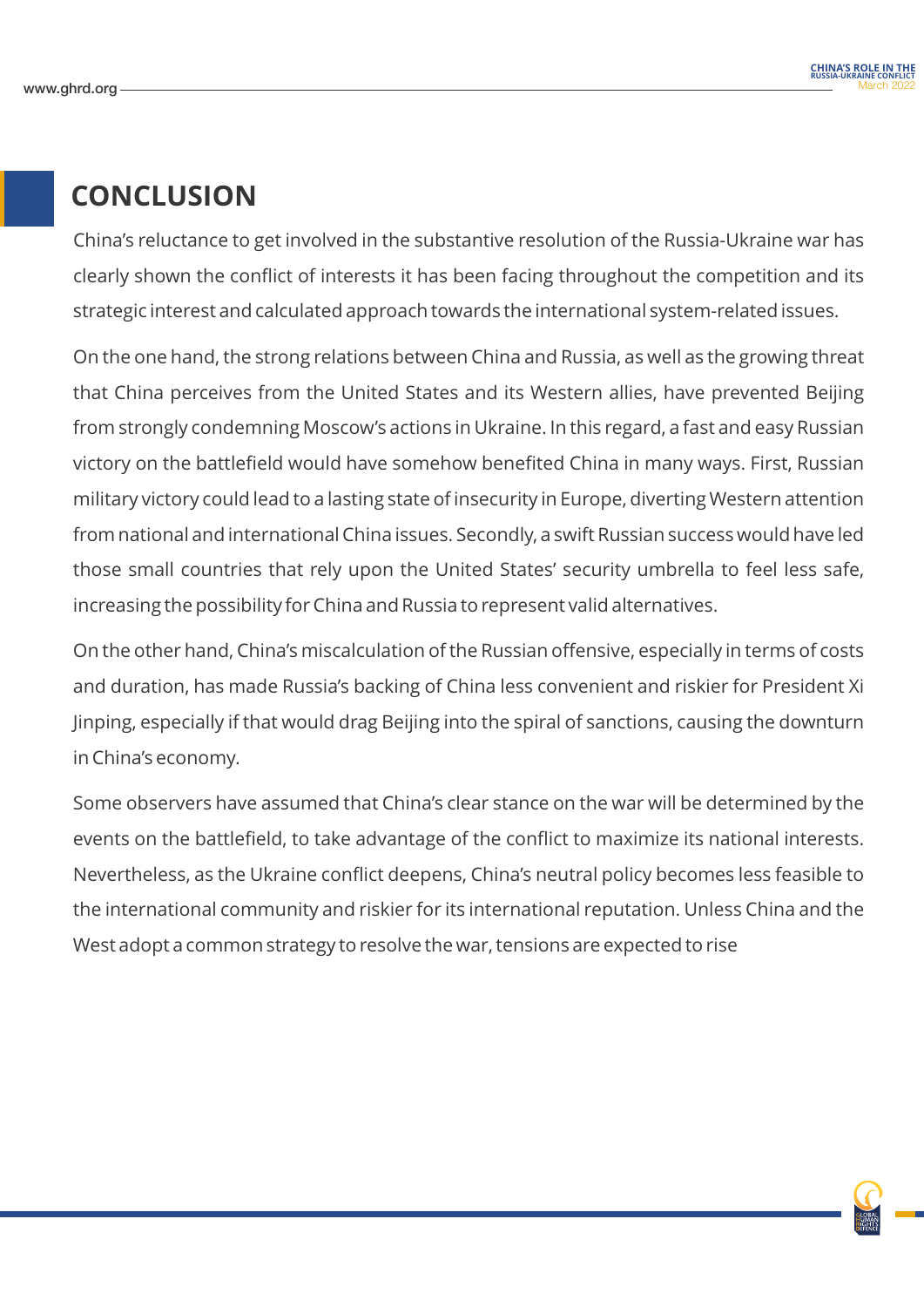#### **BIBLIOGRAPHY**

Aboudouh, A. (2022, February 23). "China and Russia are proposing a new authoritarian playbook. MENA leaders are watching closely". Atlantic Council. Retrieved March 26, 2022, from https://www.atlanticcouncil.org/blogs/menasource/china-and-russia-are-proposing-anew-authoritarian-playbook-mena-leaders-are-watching-closely-%EF%BF%BC/.

Can, C. M., & Chan, A. (2022). Rethinking the rise of China and its implications on International Order. Chinese Journal of International Review. Retrieved March 22, 2022, from https://www. worldscientific.com/doi/abs/10.1142/S2630531320500055.

Cgtn. (2022). Wang Yi: China's stance on Ukraine is on the right side of history. Cgtn. Retrieved April 4, 2022, from https://news.cgtn.com/news/2022-03-20/Wang-Yi-China-s-stance-on-Ukraine-is-on-the-right-side-of-history-18xXj7Ml5Sw/index.html.

European Commission. (2022, April 1). EU-China Summit: Restoring peace and stability in Ukraine is a shared responsibility. Retrieved March 25, 2022, from https://ec.europa.eu /commission /presscorner/detail/en/IP\_22\_2214.

Korolev, A. (2022). Why China won't condemn Putin's Ukraine war. East Asia Forum. Retrieved April 1, 2022, from https://www.eastasiaforum.org/2022/04/20/why-china-wont-condemnputins-ukraine-war/.

Liu, L. (2021). Beyond the status quo and revisionism: an analysis of the role of China and the approaches of China's Belt and Road Initiative (BRI) to the global order. Asian Journal of Political Science, 29(1), 88–109. https://doi.org/10.1080/02185377.2020.1837193.

Ali Harb (2022), 'Turning point': War in Ukraine tests shaky US-China relations. Retrieved April 2022, from https://www.aljazeera.com/news/2022/3/15/turning-point-war-in-ukraine-testsshaky-us-china-relations

Ministry of Foreign Affairs of the People's Republic of China. (2022, February 26). Wang Yi Expounds China's Five-Point Position on the Current Ukraine Issue. Retrieved April 1, 2022,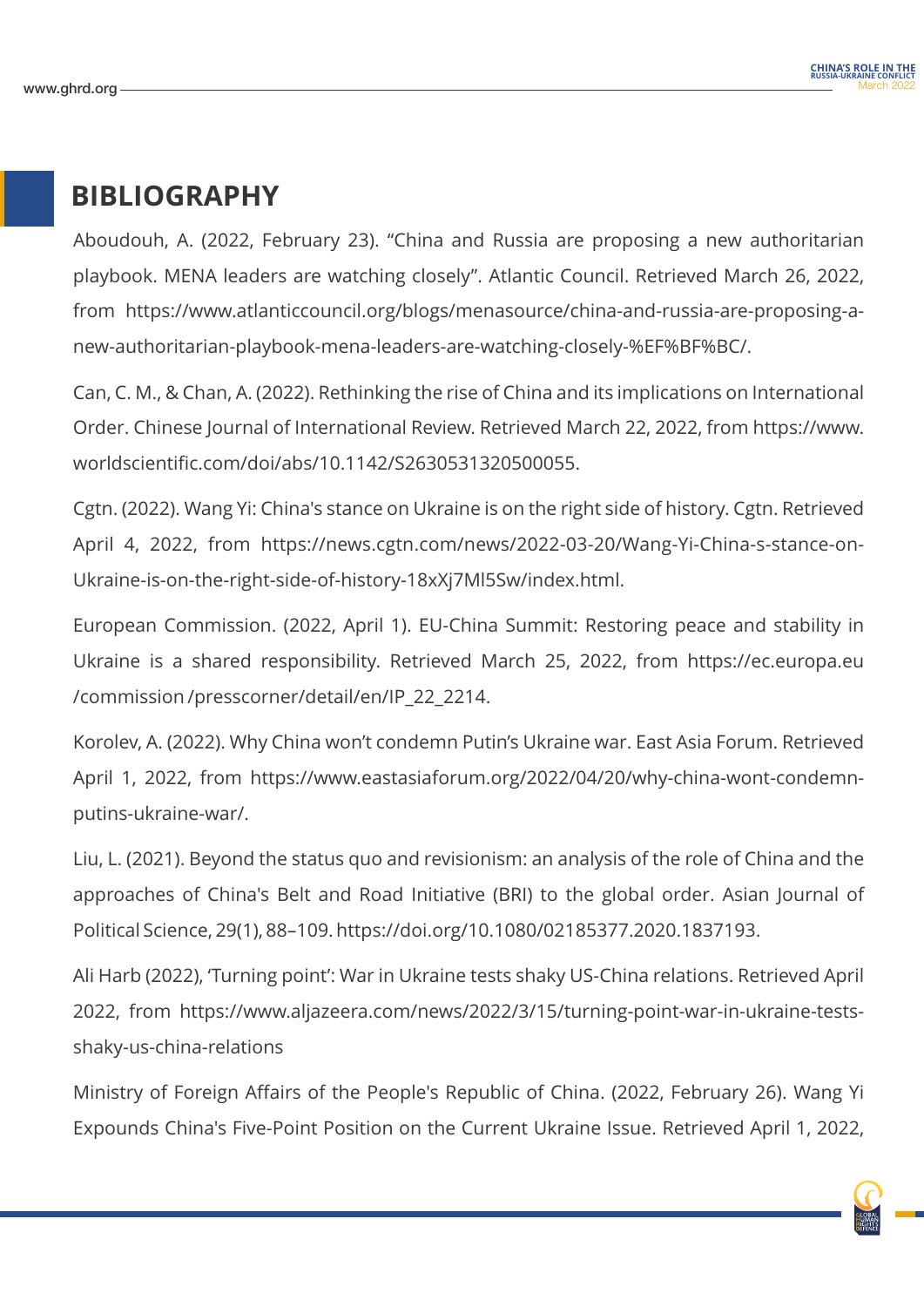from https://www.fmprc.gov.cn/eng/zxxx\_662805/202202/t20220226\_10645855.html

Rajagopalan, R. P. (2022, February 15). "Putin and XI frame a new China-Russia partnership." The Diplomat. Retrieved April 3, 2022, from https://thediplomat.com/2022/02/putin-and-xiframe-a-new-china-russia-partnership/.

Reuters. (2022). China's Xi reiterates opposition to use of economic sanctions. Euractiv. Retrieved April 5, 2022, from https://www.euractiv.com/section/china/news/chinas-xireiterates-opposition-to-use-of-economic-sanctions/.

Shannon, T. (2022). China-EU Summit Highlights Diverging Paths. The Diplomat. Retrieved April 3, 2022, from https://thediplomat.com/2022/04/china-eu-summit-highlights-divergingpaths/.

Sher, N. (2022). China's Position on Ukraine Will Be Determined by Events on the Battlefield. The Diplomat. Retrieved March 20, 2022, from https://thediplomat.com/2022/04/chinasposition-on-ukraine-will-be-determined-by-events-on-the-battlefield/.

Center for Strategies and International Studies, Ukraine and Taiwan: Parallels and Early Lessons Learned, Retrieved April 4, 2022 from, https://www.csis.org/analysis/ukraine-andtaiwan-parallels-and-early-lessons-learned

Sumathi, B. (2022). Xi 'can't stomach doing something that might make Putin look bad,' says political analyst. CNBC. Retrieved March 22, 2022, from https://www.cnbc.com/2022/03/21/xiwont-take-a-position-on-ukraine-that-undermines-putin-analyst.html.

Zhao, S. (2018). A Revisionist Stakeholder: China and the Post-World War II World Order. The Journal of Contemporary China, 27(113), 643–658. https://doi.org/10.1080/1 067056 4.2018.1458029